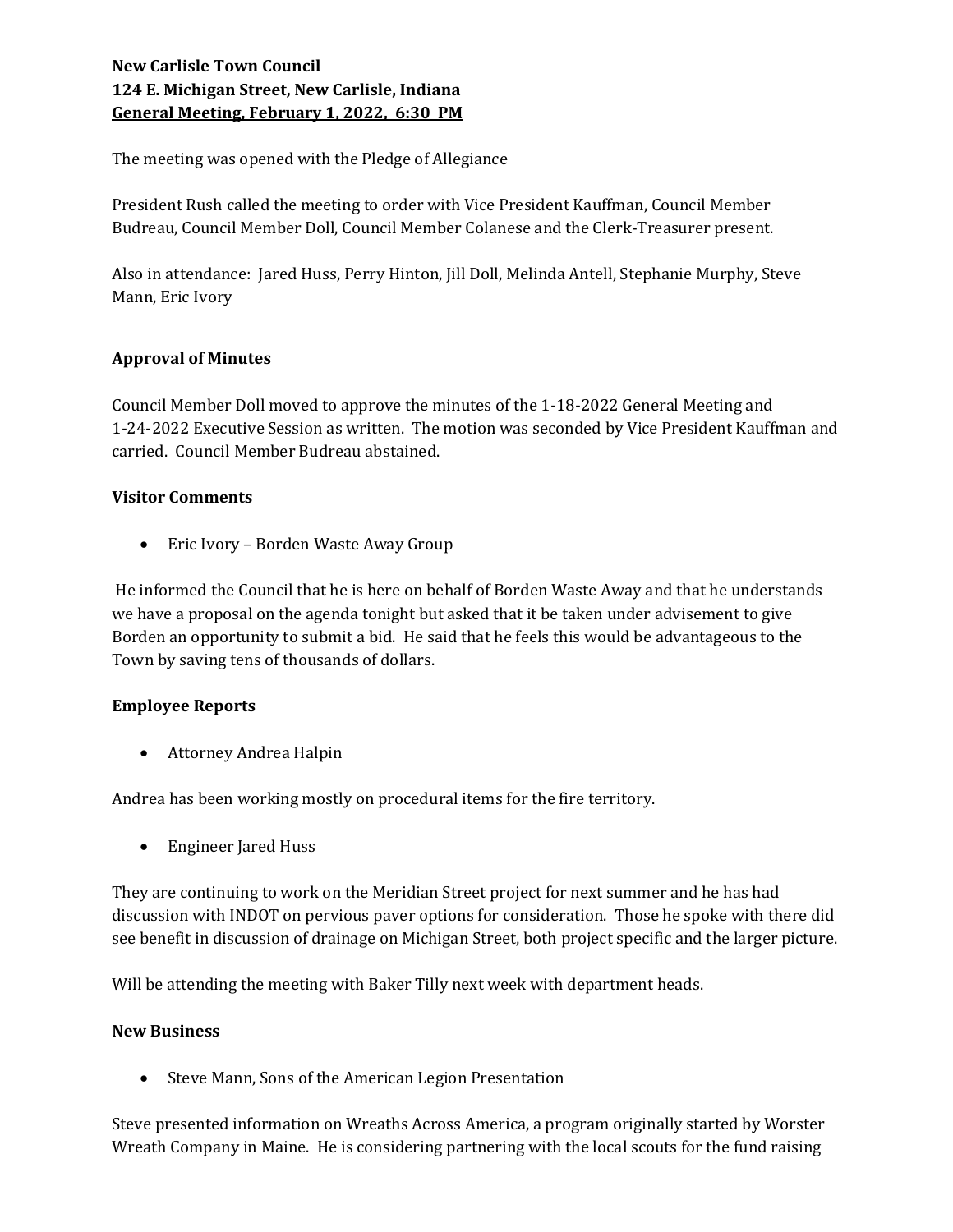portion of this program which is set locally. His first step is to get permission from the Council to have the wreaths in the New Carlisle Cemetery. The program purpose is to remember, honor and teach. Partnering with boy and girl scouts will allow them to teach and work together. He will coordinate with local scout master Rick Lee to raise funds for the wreaths which are sponsored at \$15 each. \$5 from each wreath sponsorship remains with the scout program. The wreaths are shipped in to the location coordinator on the Saturday before Christmas (this year Dec 17). Then the scouts and community come out to place the wreaths on the veterans graves. On a set day they go out and collect and remove the wreaths. The hope is to include all 200 veteran graves in the New Carlisle Cemetery and eventually expand to Olive Chapel and Hamilton Cemetery. He is asking this evening for approval

Council Member Doll asked Steve if he would come to a Cemetery Board meeting in March to present the information and Steve agreed to be here for that meeting.

A motion to approve Wreaths Across America in the New Carlisle Cemetery, pending approval of the Cemetery Board, was made by Council Member Budreau and seconded by Vice President Kauffman. The motion carried 5-0.

Waste Management Proposal

Melinda Antell was here to present the proposal she prepared to extend the contract with Waste Management that expires on March 31, 2022. She feels that they are offering a very small increase over the next three years and expressed that they would love to continue to work with the Town. She informed the Council that they are converting to CNG fuel that will make the trucks quieter and cleaner and reduce greenhouse gasses. They plan to have the new trucks in place this summer. Council Member Colanese asked what they are charging for the extension and Melinda responded with those charges listed on the proposal that was presented.

A motion to table the proposal was made by Council Member Budreau and seconded by Vice President Kauffman. Motion carried 5-0.

Council Member Budreau moved to place the trash pick-up out for bid. The motion was seconded by Vice President Kauffman and carried 4-1.

Training Instructor Job Description Discussion

President Rush shared a copy of a job description that the Chief has prepared for a training instructor that he hopes to gain with a new hire.

Upcoming Fire Territory Public Hearing Updates

Upcoming dates were set for the public hearings for the Fire Territory: February 24, March 13 and March 28.

President Rush said that there had been a special meeting scheduled tomorrow at the library but it will be closed due to the weather. Stephanie Murphy reported that the meeting was not on their calendar so they didn't know about it when they decided to close. President Rush feels that it is too much to hold this meeting online and feels we need to reschedule at a later time.